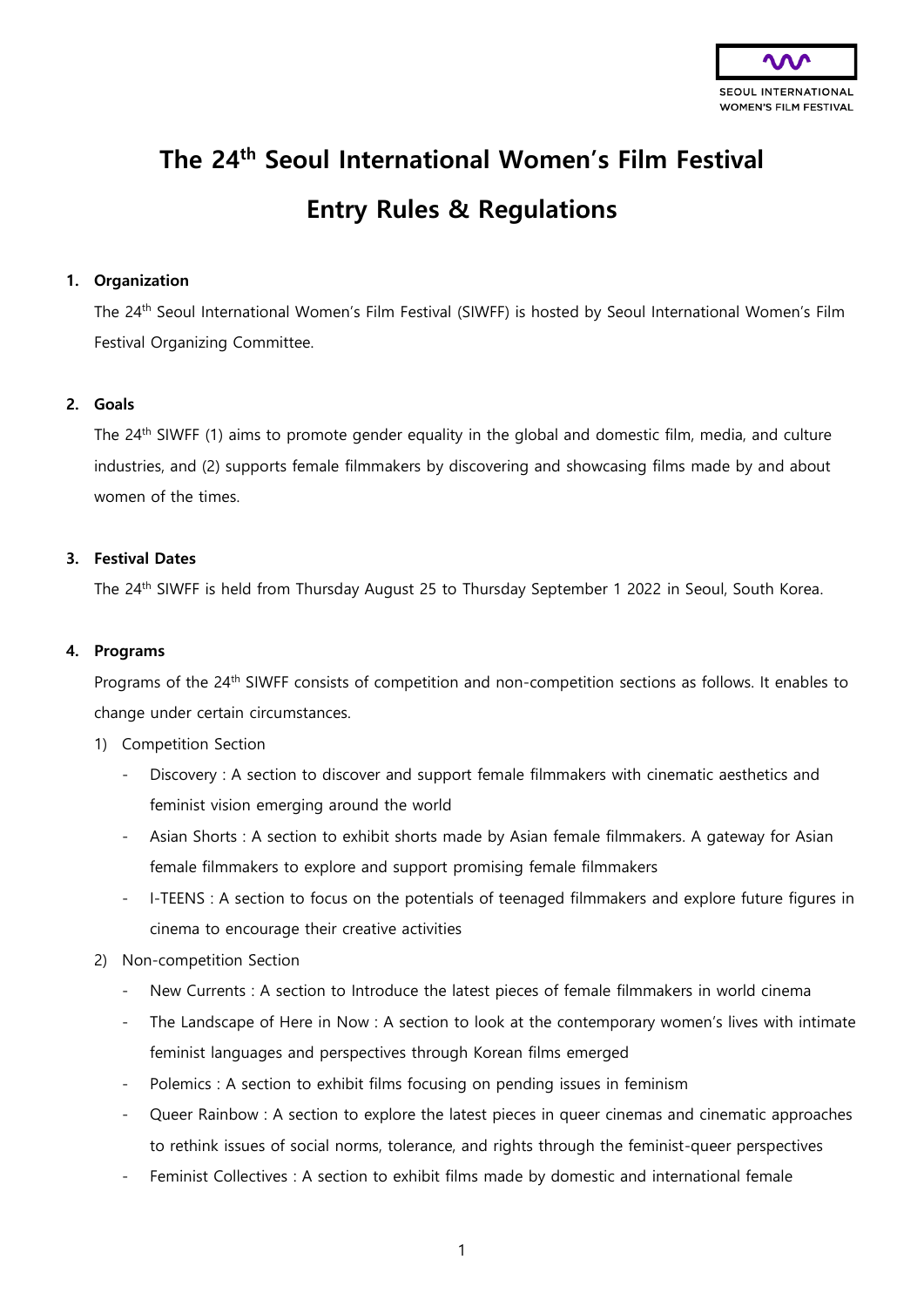

communities in video production and explore the feminist film history

- Special Programs : A section to focus on a variety of subjects related to the film history, film industry, and feminist aesthetics

#### **5. Awards**

1) A monetary award and a trophy are granted as follows.

| Discovery      | SIWFF Best Feature       | A monetary award of KRW 20,000,000 and a trophy     |
|----------------|--------------------------|-----------------------------------------------------|
|                | SIWFF Special Jury Award | A monetary award of KRW 10,000,000 and a trophy     |
|                | SIWFF Best Director      | A monetary award of KRW 5,000,000 and a trophy      |
| Asian Shorts   | <b>Grand Prize</b>       | A monetary award of KRW 10,000,000 and a trophy     |
|                | Second Prize (2 films)   | A monetary award of KRW 5,000,000 and a trophy each |
|                | Audience Award           | A trophy                                            |
| <b>I-TEENS</b> | I-Teens Grand Award      | A monetary award of KRW 1,000,000 and a trophy      |
|                | I-Teens Award            | A monetary award of KRW 500,000 and a trophy        |

- 2) Each prize will be determined by the juries entrusted by the festival, and the Audience Award will be determined by audience voting during the festival period. Results will be released at the festival's closing ceremony.
- 3) A monetary award will be equally divided by recipients if more than one film is awarded for a prize.

## **6. Eligibility**

- 1) Entry must be made via festival's entry website(http://entry.siwff.or.kr/eng) of the festival after login.
- 2) Entry must be completed no later than May 3, 11:00am, 2022(KST).
- 3) More than 40 minutes in running time is classified a feature, and less than 40 minutes in running time is classified a short.
- 4) Films completed after January 1, 2021, is eligible for submissions. But, the competition sections require as follows.
	- Films directed by a female director(at least a female director for co-production)
	- Discovery : First or second feature films of a director
	- Asian Shorts : Short films directed by a director originated in Asian countries
	- I-TEENS : Korean short films directed by a director under 19 in the production year
- 5) Films in a competition section are exhibited in both online and offline, and films in a non-competition section are exhibited in offline only. It can be adjusted under mutual agreement.
- 6) A link submitted for the online screener requires English subtitles for non-English dialogues, and must be available until July 31, 2022. It should not change the link or replace the screener itself without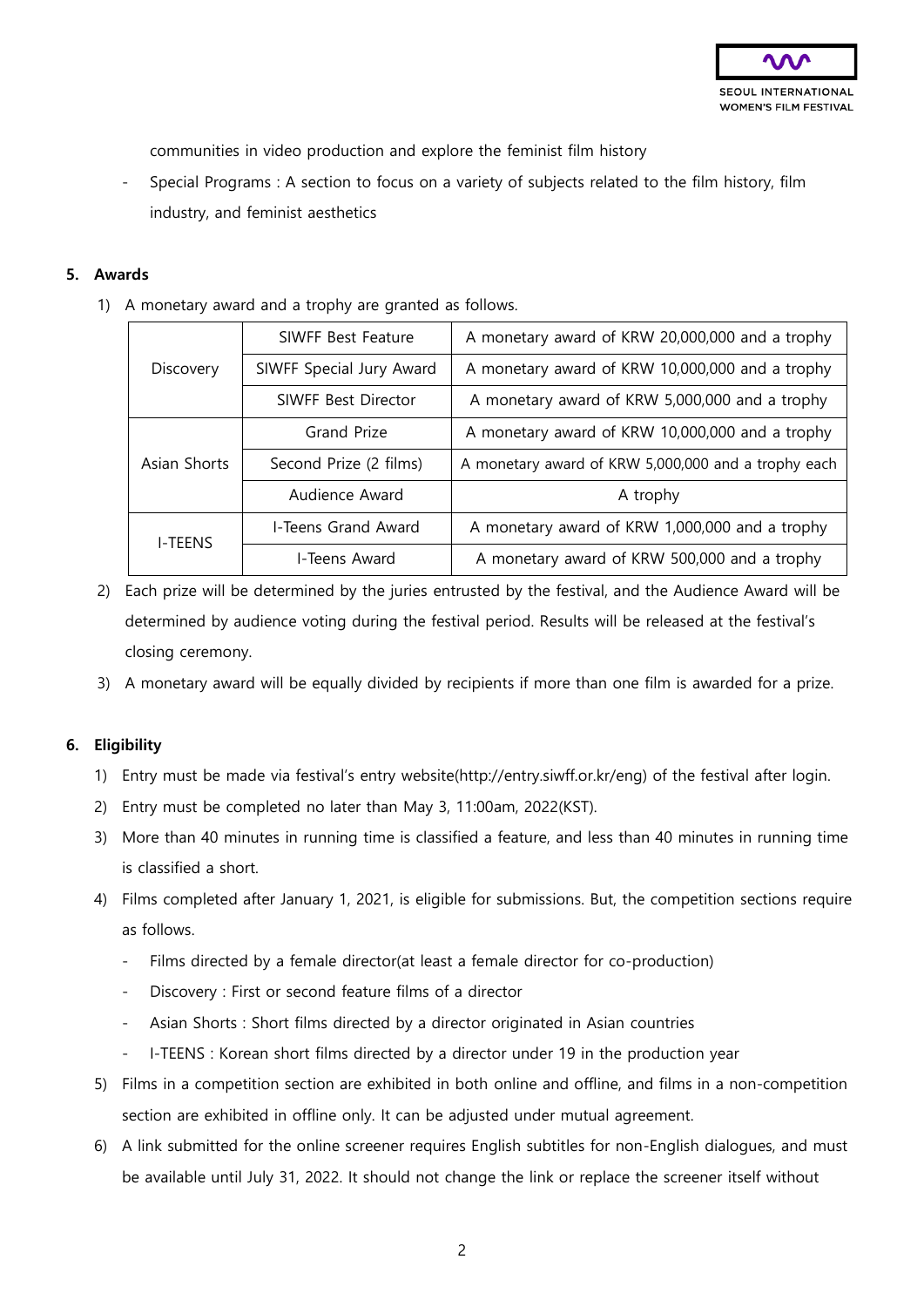

notifying the festival.

- 7) In a case of Korean-language films, only prints require English subtitles when they are officially selected.
- 8) The festival does not take any responsibility of any actual or potential legal claims and issues upon using music, footage and any other elements contained and/or used in a film submitted. The submitters must clear any legal claims and issues themselves before exhibitions when it is officially selected.

#### **7. Selection**

The Seoul International Women's Film Festival will evaluate all films submitted to announce the official selection of the 24<sup>th</sup> SIWFF. Each film officially selected will be notified individually in July. Asian Shorts and I-TEENS sections will be announced on the festival website.

#### **8. Submission of Materials**

- 1) Documentation or promotional materials of all films officially selected must be submitted on deadline. The materials submitted will be used to publish catalogs for promotional purposes.
	- Online screener (links, password, etc.)
	- Original and English dialogue lists
	- Credit Information
	- Director's photo
	- Film's stills
	- Posters, trailers, etc.

## **9. Submission of Prints**

- 1) Prints of all films officially selected must be arrived at the festival's office on deadline. The prints submitted must be the same version of the screener, and it may cancel the exhibitions if it is overdue.
- 2) The festival covers shipping costs for a round-way when it is only made through the official courier service designated by the festival.
- 3) The festival will return the prints to the print return address within four weeks after the festival ends.
- 4) In the case of non-English language films, English subtitles must be embedded in the prints submitted.
- 5) In the case of non-Korean language films, the festival makes English subtitles for screening. The festival deserves all rights of the subtitles and the subtitles will be neither provided nor given for free to the submitters. Upon the festival's internal rules and regulations, the festival can rent out the subtitles.